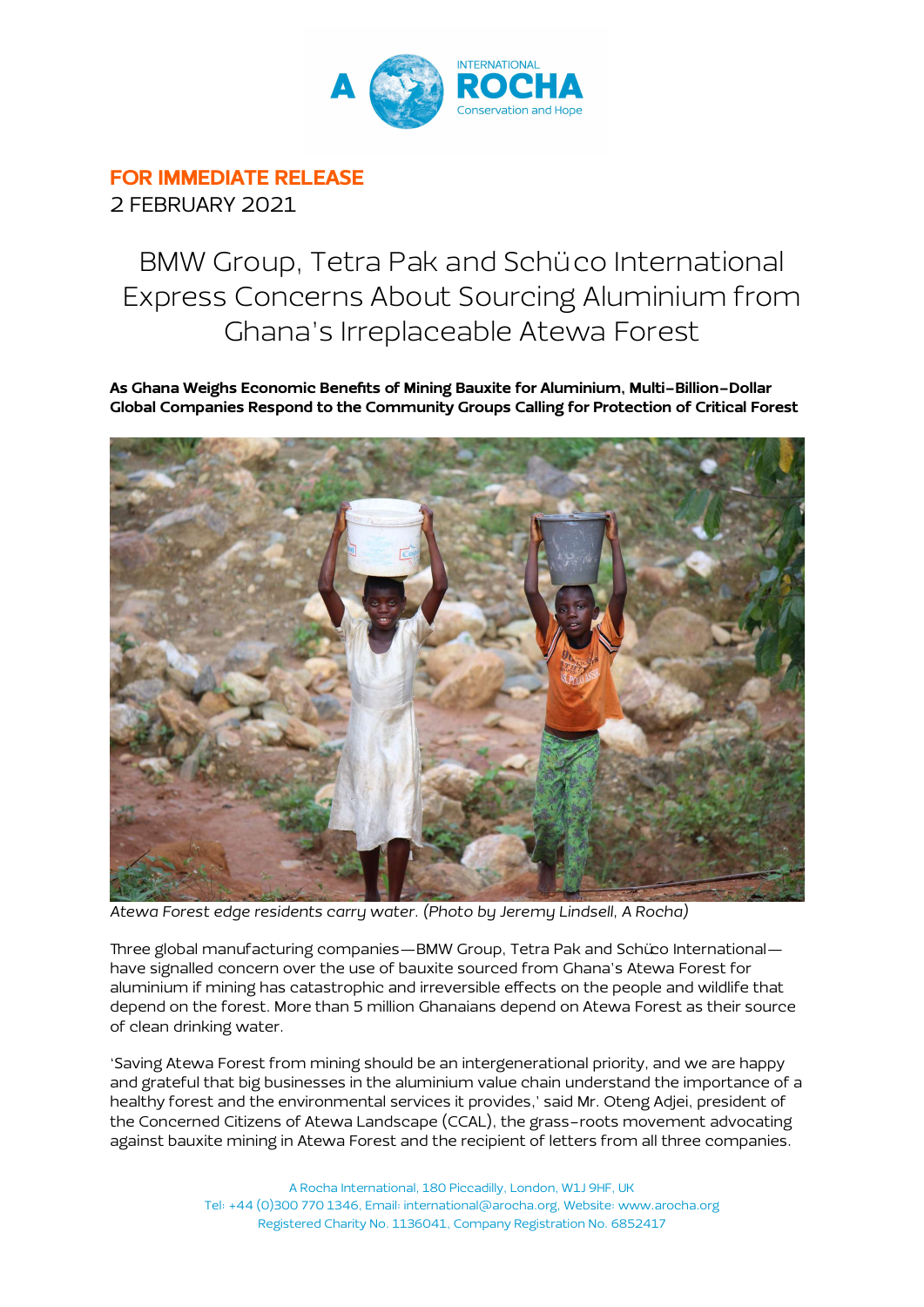'We appreciate their commitment to supporting local and international efforts to secure Atewa Forest against bauxite mining that is certain to destroy the forest, its water services and biodiversity.'

BMW Group, Tetra Pak and Schüco International are all members of the Aluminium Stewardship Initiative (ASI), established to certify the production and supply of aluminium including bauxite extraction. The letters from the companies state:

Schüco: 'Schüco would oblige our aluminium suppliers not to supply aluminium derived from bauxite mined in the Atewa Range Forest Reserve, and we intend to encourage other aluminium users to join us in this commitment.'

Tetra Pak: 'Sourcing aluminium produced from bauxite mined in the Atewa Range Forest Reserve… presents a level of risk that is completely unacceptable to Tetra Pak. No matter how high the environmental standards that are applied, any form of mining at this site will have an unavoidable destructive impact on the values inherent in such a natural habitat.'

**BMW Group:** 'Bauxite from the region of the Atewa Forest needs to be in line with the Convention on Biological Diversity, the UNFCCC Paris Agreement on Climate Change and Ghana's voluntary national contributions towards the UN Sustainable Development Goals. If this is not the case the BMW Group will not accept aluminium in its supply chains that originates bauxite from the Atewa Forest.'

Campaigners to protect Atewa Forest have repeatedly insisted that purchasing bauxite mined from in the Atewa Forest would not meet ASI's standards and that bauxite mining in Atewa would threaten species with global extinction, undermining the Convention on Biodiversity and the Sustainable Development Goals, both of which set clear targets to stop extinctions.

While the companies recognize the government of Ghana's desire to develop the aluminium sector for economic development and poverty reduction, their letters make clear their commitments to sustainability. All three companies want their suppliers and sub-suppliers to meet their same social and environmental standards.

If bauxite from Atewa becomes part of Ghana's aluminium supply, the Ghana Integrated Aluminium Development Corporation (GIADEC) risks outright rejection of all Ghana's bauxite and aluminium by aluminium users such as these.

In late 2016, the Ghanaian government initiated plans to mine bauxite found beneath Atewa Forest as part of a financial deal with China. Extracting bauxite in Atewa would require 'strip mining' where the whole surface layer of soil is removed. This means a total loss of the forest in the mined areas, along with all the biodiversity it contains. In 2019, bulldozers started to clear trees and create access roads in Atewa Forest, even after a number of international groups, led by A Rocha, and local groups, now led by CCAL, had spent years urging the government to protect Atewa Forest in perpetuity by converting it into a national park.

Unlike Ghana's existing bauxite mine at Awaso, which locals describe as a 'desert of red mud', Atewa Forest is teeming with life, home to at least 50 mammal species, more than 1,000 species of plants, at least 230 species of birds and more than 570 butterflies—including species found nowhere else in the world. Atewa is a Key Biodiversity Area, a site of global importance to the persistence of biodiversity and to the planet's overall health. In a recent book, acclaimed biologist and author Professor E.O. Wilson lists Atewa Forest as one of the 38 most important places on Earth that should be set aside for nature's benefit.

'Atewa's incredible biodiversity and the ecosystem services it provides are priceless, and the local communities have been very vocal in their wish to protect this place from destruction,' said Daryl Bosu of A Rocha Ghana. 'By trying to extract short-term monetary gain from the forest, the government is actually driving companies away from doing business with Ghana. It